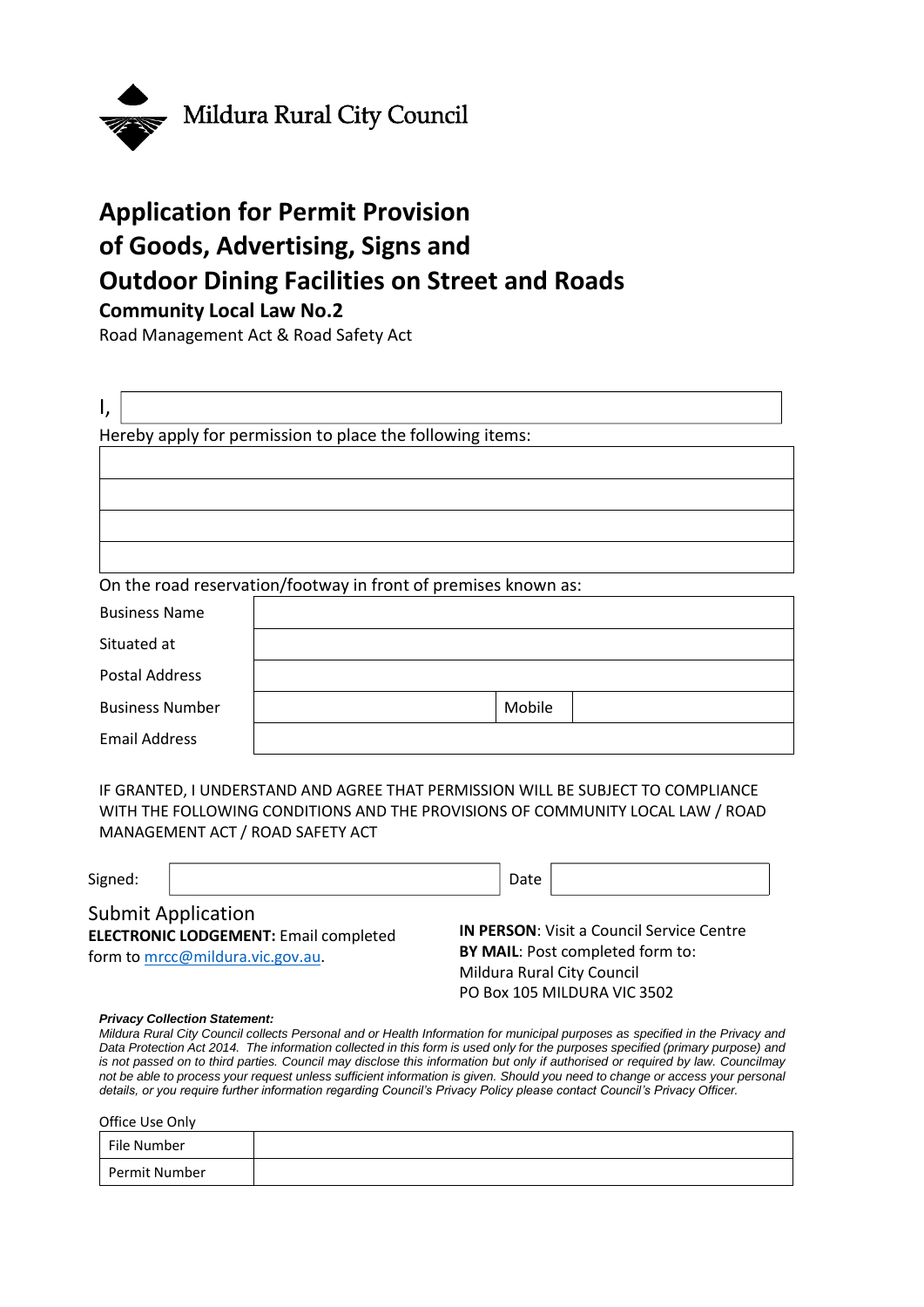### **CONDITIONS:**

## **1. INSURANCE:**

**The permit holder shall take all reasonable precautions to prevent risk to the public, and take out and keep current for the period of the permit a Public Liability Policy of Insurance for a minimum Indemnity sum of \$10 million which states the following:** *"THIS POLICY IS EXTENDED TO COVER MILDURA RURAL CITY COUNCIL AS PRINCIPAL IN RESPECT TO ADVERTISING / SIGNS / GOODS / OUTDOOR DINING FACILITIES'*

# **2. INDEMNITY:**

The permit holder agrees to Indemnify and keep indemnified the Principal (Council), its servants and agents, and each of them from and against all actions, costs, claims, charges, penalties, demands and damages whatsoever which may be brought or made or claimed against them, or any of them, arising out of or in any way related to the granting of this permit and be directly related to the negligent ads, errors or omissions of the permit holder.

- **3.** All equipment used shall be of a professional standard and of substantial and safe construction and it is the permit holder's responsibility to remove the equipment if weather conditions create a possible risk.
- **4.** Permits shall be granted annually and shall expire on 31 August of each year.
- **5.** All outdoor furniture must be removed from adjacent footpath by 1.00am.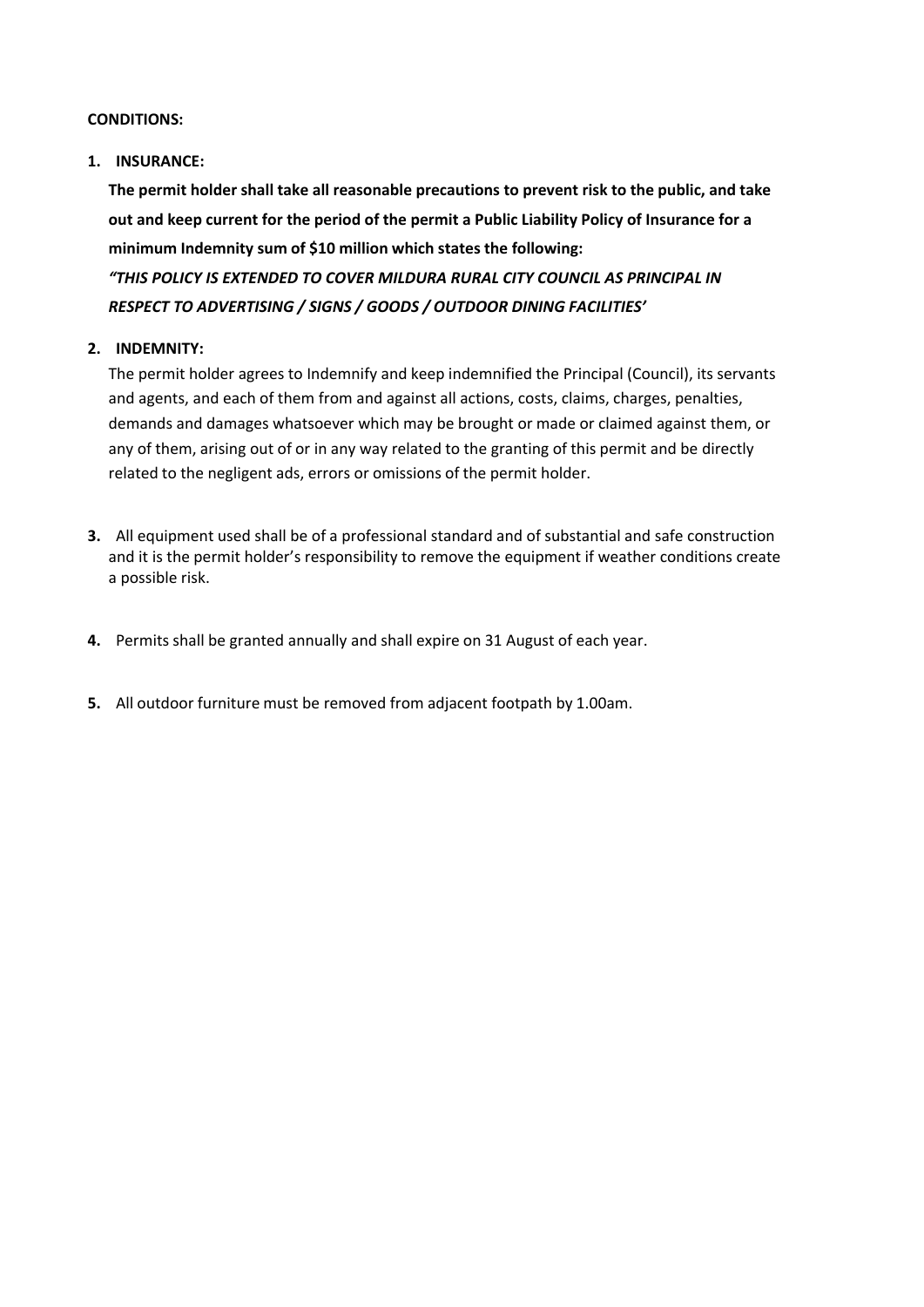#### **COMMUNITY LOCAL LAWS No 2**

#### 8.5 OUTDOOR EATING FACILITIES

- (a) A person must not, without a permit, establish an outdoor eating facility on any Footpath or other part of a Road.
- (b) In deciding whether or not to grant a permit the Council may take into account:-
	- (i) whether the facility is conducted in conjunction with and as an extension of food premises located immediately abutting the facility, and the applicant is the person conducting such food premises;
	- (ii) whether the food premises are registered in accordance with the *Food Act 1984***;**
	- (iii) whether the facility would be located where it would obstruct visibility at an intersection;
	- (iv) whether appropriate and safe pedestrian access can be maintained;
	- (v) whether the tables, chairs and other equipment to be used will be hazard; and
	- (vi) any other matter relevant to the application.
- (c) The permit holder must ensure that the outdoor eating facility is maintained in a clean and tidy condition at all times.
- (d) Where, in the opinion of an Authorised Officer, the provisions of clause 8.5 or the conditions of any permit are not being complied with the Authorised Officer may serve a Notice to Comply on the owner or occupier of the relevant food premises or the permit holder.
- (e) Any tables, chairs, umbrellas or other equipment in an outdoor eating facility used in contravention of clause 8.5 or 8.6 or of any conditions of a permit may be removed by an Authorised Officer and impounded.
- (f) The Council may, by resolution from time to time, determine a fee, which must be paid by the owner of any outdoor eating facility equipment, before the Council is required to release that equipment.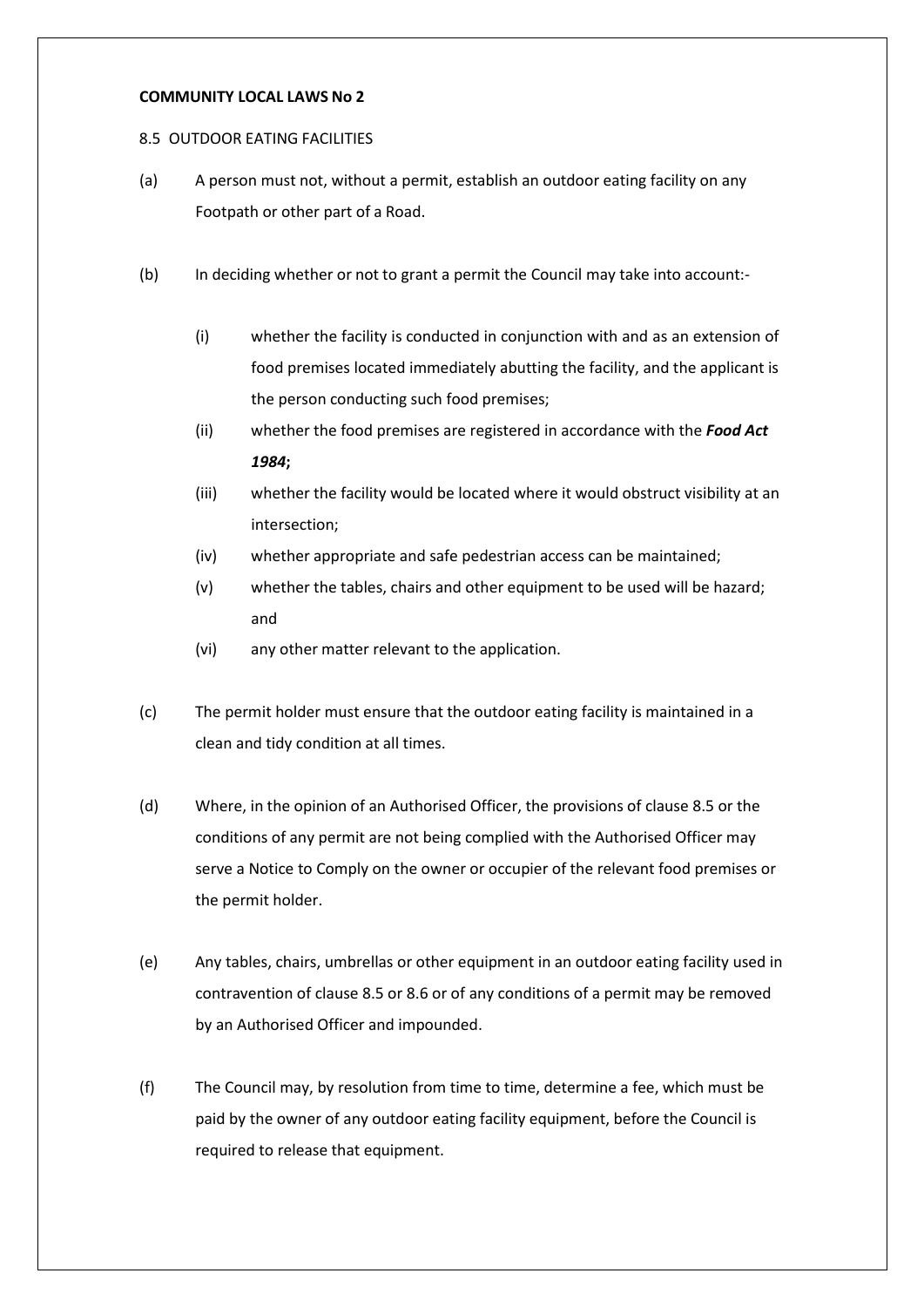- (g) Equipment that has been impounded by the Council for more than one month may be disposed of by the Council by tender or public auction or may be transferred to the municipal landfill or given away.
- (h) A person must not:-
	- (i) occupy a chair or otherwise use the equipment in an outdoor eating facility unless he or she intends to use them for the purpose of eating food or drinking drinks to be provided by the permit holder;
	- (ii) cause a nuisance or use offensive behaviour towards another person at an outdoor eating facility or a person passing by; or
	- (iii) remain at an outdoor eating facility after being requested to leave by the permit holder or by an Authorised Officer.
- (j) The holder of a permit must move or remove the outdoor eating facility when requested by an Authorised Officer or a member of an emergency service.
- (k) The holder of a permit must remove the outdoor eating facility from the Footpath by 1.00am

# 8.6 OUTDOOR EATING FACILITIES (Hotels & Licensed Restaurants)

- (a) The following provisions, in addition to clause 8.5, apply to outdoor eating facilities provided by the owners, occupiers and proprietors of premises licensed under the *Liquor control Reform Act 1998.*
- (b) The Council may revoke a permit at any time of the behaviour of partons using an outdoor eating facility becomes rowdy, offensive or otherwise disruptive of the quiet use and enjoyment of the Footpath or Road by other persons or

If the owner, occupier or proprietor of the hotel or licensed restaurant breaches any provisions of the *Liquor Control Reform Act 1998.*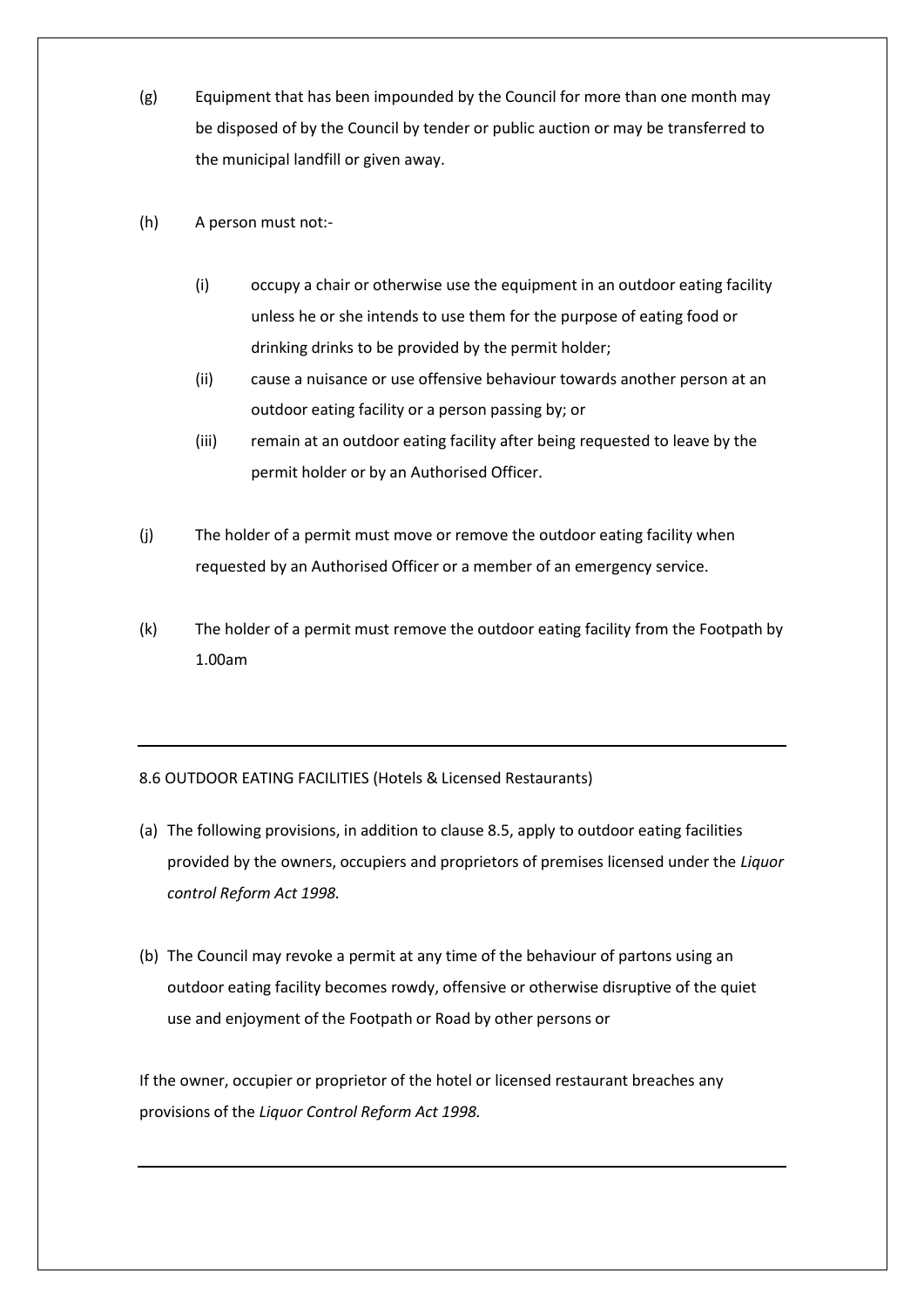#### Permit Conditions:

- (a) A person must not:-
	- (i) Occupy a chair or otherwise use the equipment in an outdoor eating facility unless he or she intends to use them for the purpose of eating food or drinking drinks to be provided by the permit holder.
	- (ii) Cause a nuisance or use offensive behaviour towards another person at an outdoor eating facility or a person passing by; or
	- (iii) Remain at an outdoor eating facility after being requested to leave by the permit holder or by an Authorised Officer.
- (b) The holder of a permit must move or remove the outdoor eating facility when requested by an Authorised Officer or a member of an emergency service.
- (c) The holder of a permit must remove the outdoor eating facility from the Footpath by 1.00am

#### **Outdoor Eating Facility – Hotels and Licensed Restaurants**

You require a liquor licence to serve alcohol on the street or road

- *(d)* The following provisions, in addition to clause 8.5, apply to outdoor eating facilities provided by the owners, occupiers and proprietors of premises licensed under the *Liquor Control Reform Act* 1998*.*
- (e) The Council may revoke a permit at any time if the behaviour of patrons using an outdoor facility becomes rowdy, offensive or otherwise disruptive of the quiet use and enjoyment of the Footpath or Road by other persons or

If the owner, occupier or proprietor of the hotel or licensed restaurant breaches any provisions of the *Liquor Control Reform Act* 1998.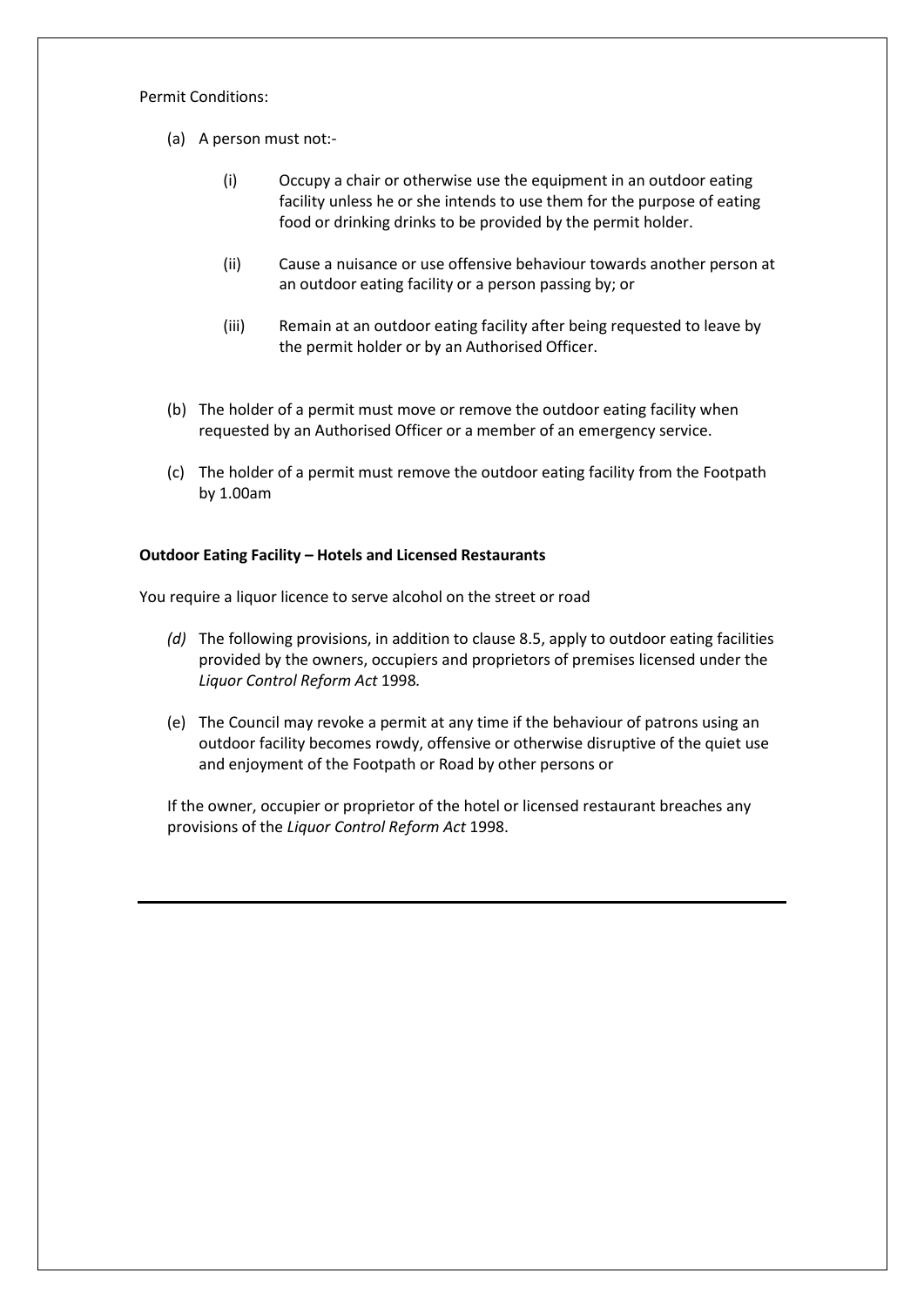#### 8.2 ADVERTISING SIGNS / DISPLAY OF GOODS

- (a) A person must not, without a permit, place or cause or authorise another person to place:
	- (i) an advertising sign on any Council Land;
	- (ii) any goods for display or sale on any Road.
- (b) Council may by resolution exempt any person or class of person or any particular type of advertising activity from the requirement to obtain a permit under the provisions of this clause.
- (c) In deciding whether or not to grant a permit the Council may take into account:
	- (i) whether the advertising sign or goods will create a hazard to pedestrians or will otherwise cause an obstruction;
	- (ii) the amenity of the area;
	- (iii) any other sign associated with the applicant's premises;
	- (iv) any other matter relevant to the circumstances of the application.
- (d) When any advertising signs or goods are placed or displayed contrary to this Local Law or in contravention of any permit conditions the advertising sign or the goods may be removed by an Authorised Officer and impounded.
- (e) The Council may, by resolution from time to time, determine a fee which must be paid by the owner of any impounded sign or goods before the Council is required to release the sign or goods.
- (f) Signs or goods that have been impounded by the Council for more than one month may be disposed of by the Council by tender or public auction, or may be transferred to the municipal land fill or given away. Where perishable goods have been impounded, the Council may dispose of the goods as soon as reasonably appropriate.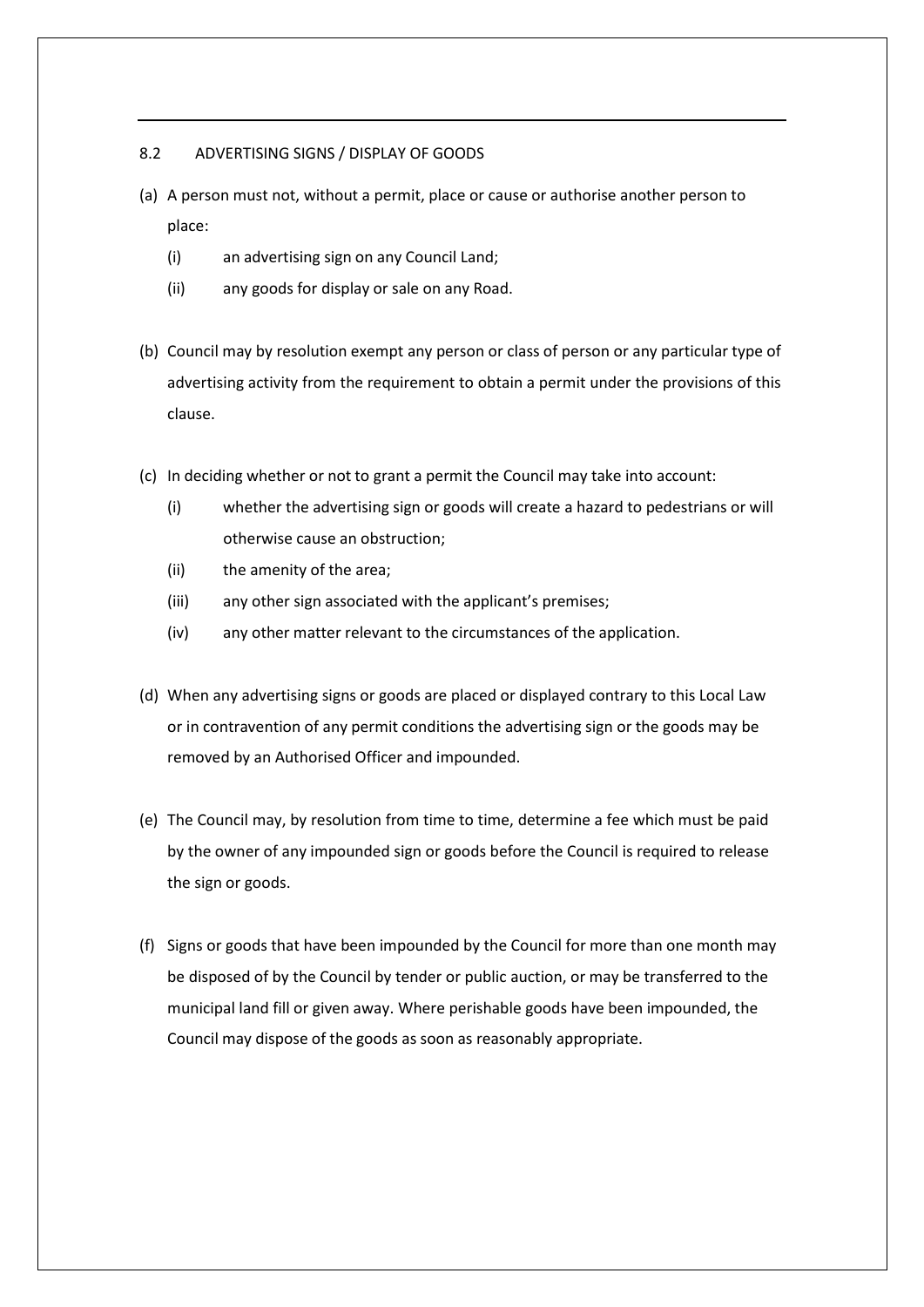#### **PLEASE NOTE:**

- (a) A copy of a plan of layout, to scale and dimension which shows the location of the equipment, in relation to the building line, entrance to the property, kerb line and any other fixture or fitting, must be lodged with this application.
- (b) Proof of Insurance Cover in accordance with Sections 1 and 2 of this permit application from must be lodged with this application.
- (c) This permit is not transferable, therefore if a change of ownership occurs, the permit becomes void.
- (d) The permit and proof of insurance is to be available for inspection at the request of an Officer of Council.
- (e) Failure by the holder of the permit to comply with the conditions set out shall result in Council exercising its rights to revoke this permit and to impound the facilities.
- (f) A person who places equipment on the footpath or road without a permit may be issued with an infringement notice and the equipment may be impounded. A fee must be paid to Council before any article is released.
- (g) Any person who is aggrieved by any matter under this Local Law may apply to the Council to the heard and may make a written submission for consideration by the Council, but this right will not in any way remove that person's obligation to act in accordance with any directions or notices which are applicable under the Local Law.

Further information can be obtained by contacting Council's Civic Compliance department at the Madden Avenue office on **165018 8100.**